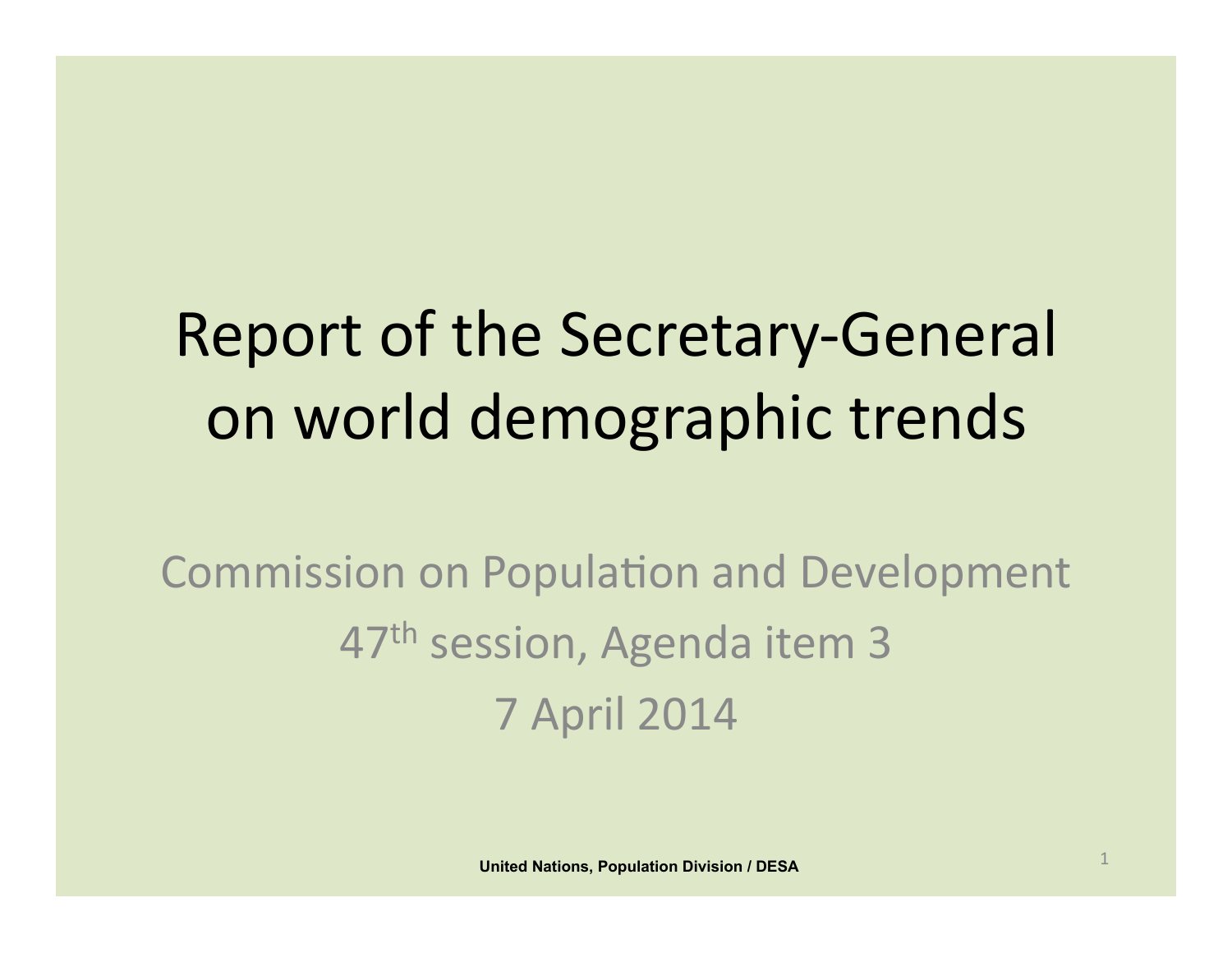## **World population size, 1950-2050**

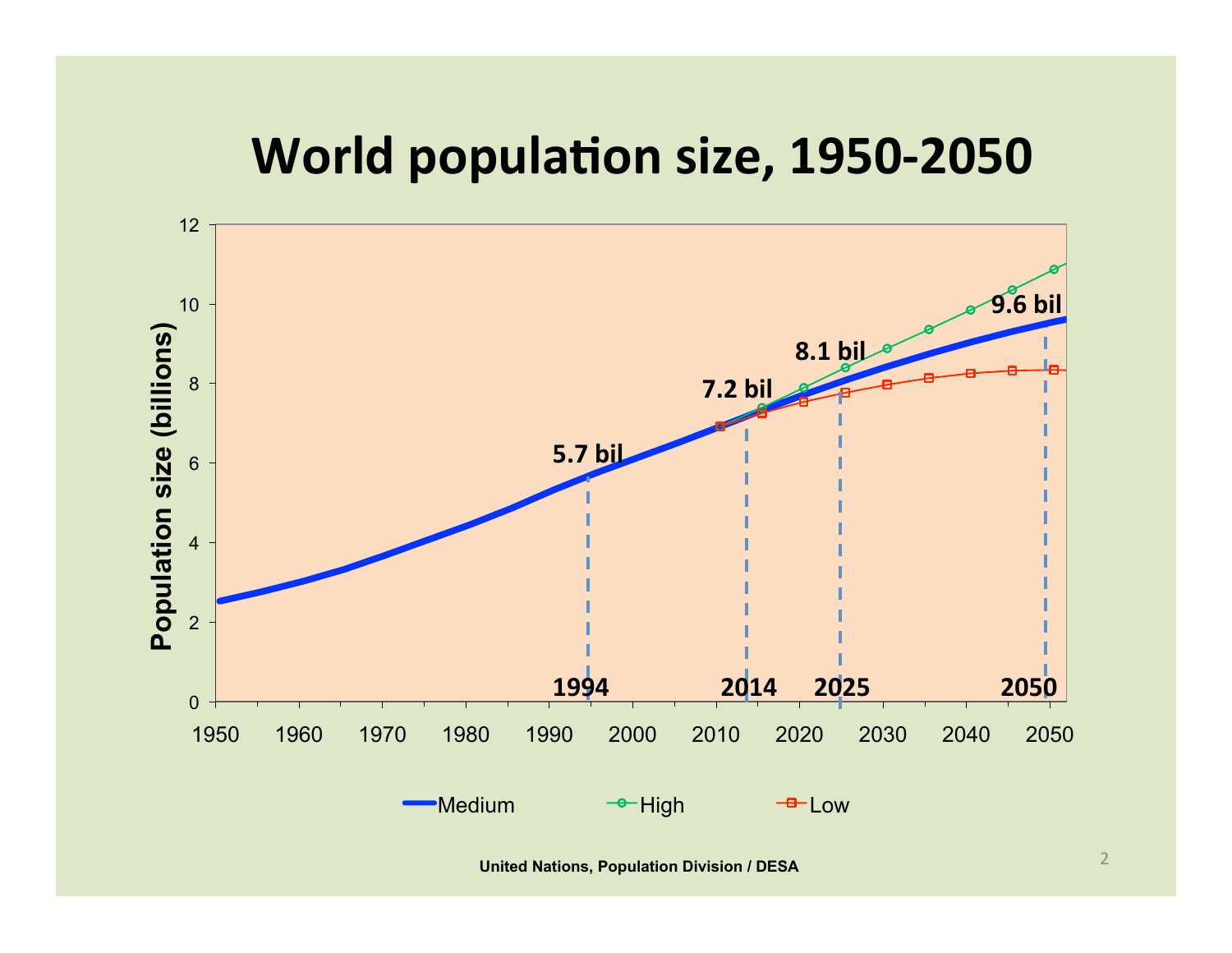#### Births per woman, 1970-2014

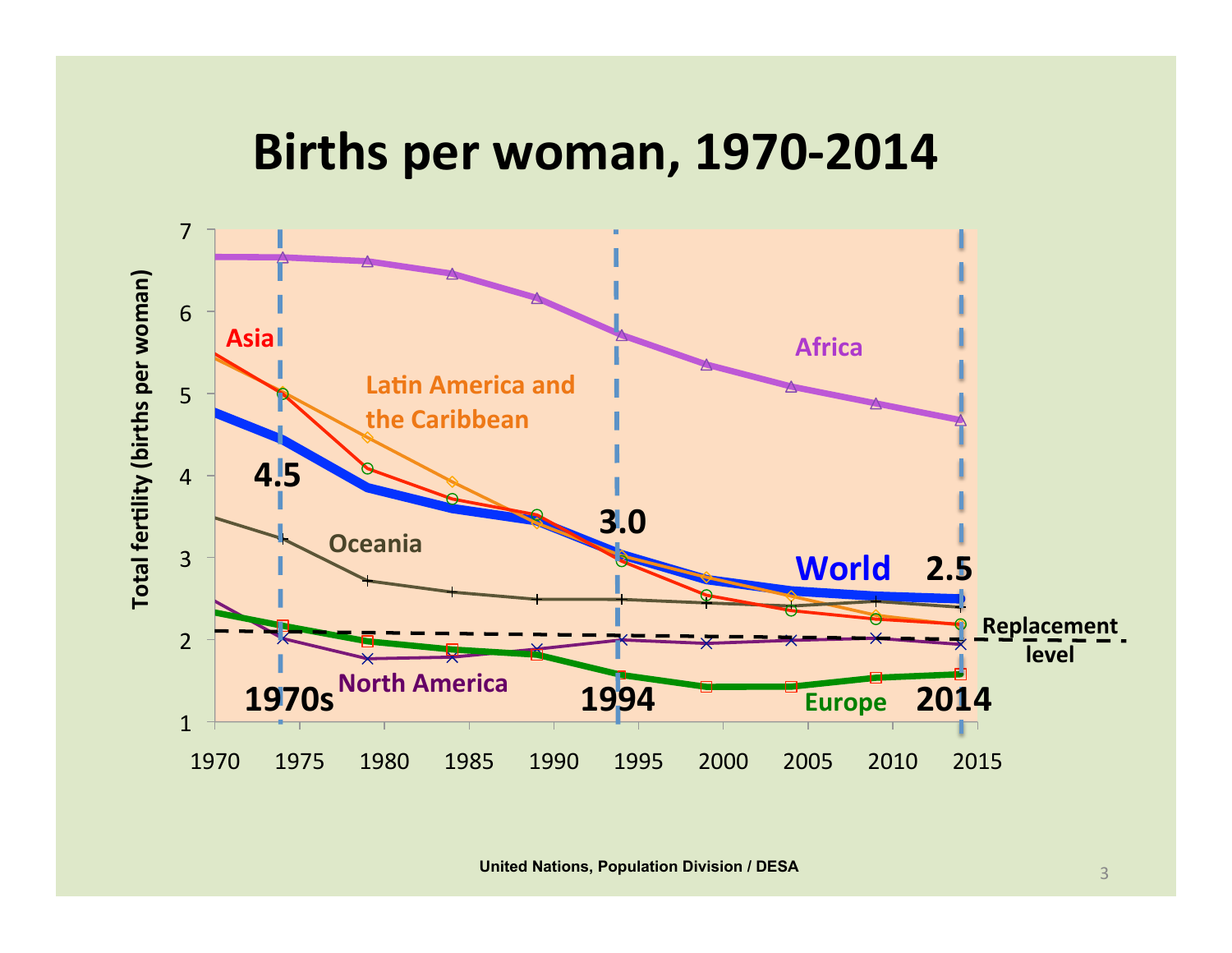#### Contraceptive use, 1970-2014

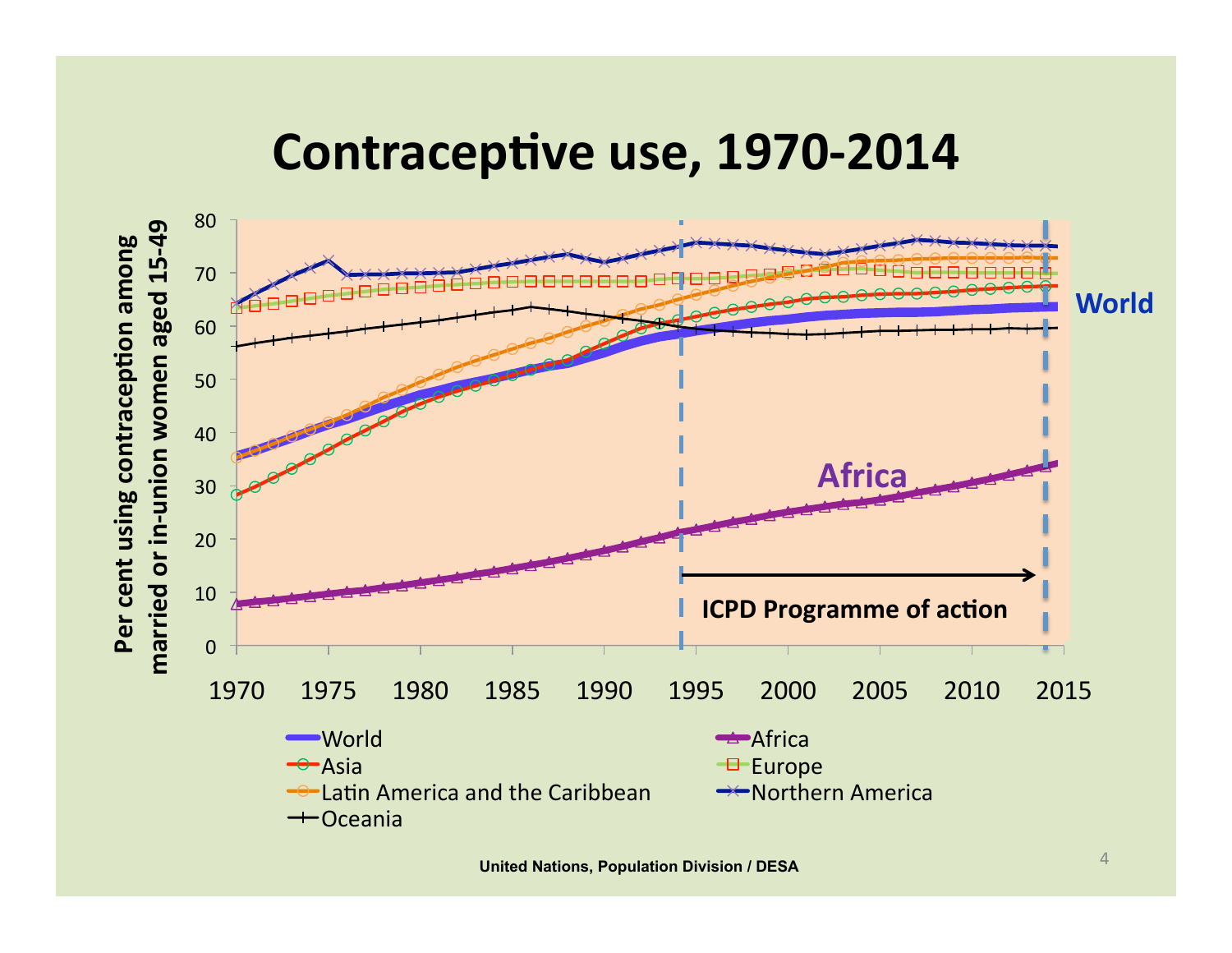## Life expectancy at birth, 1950-2014

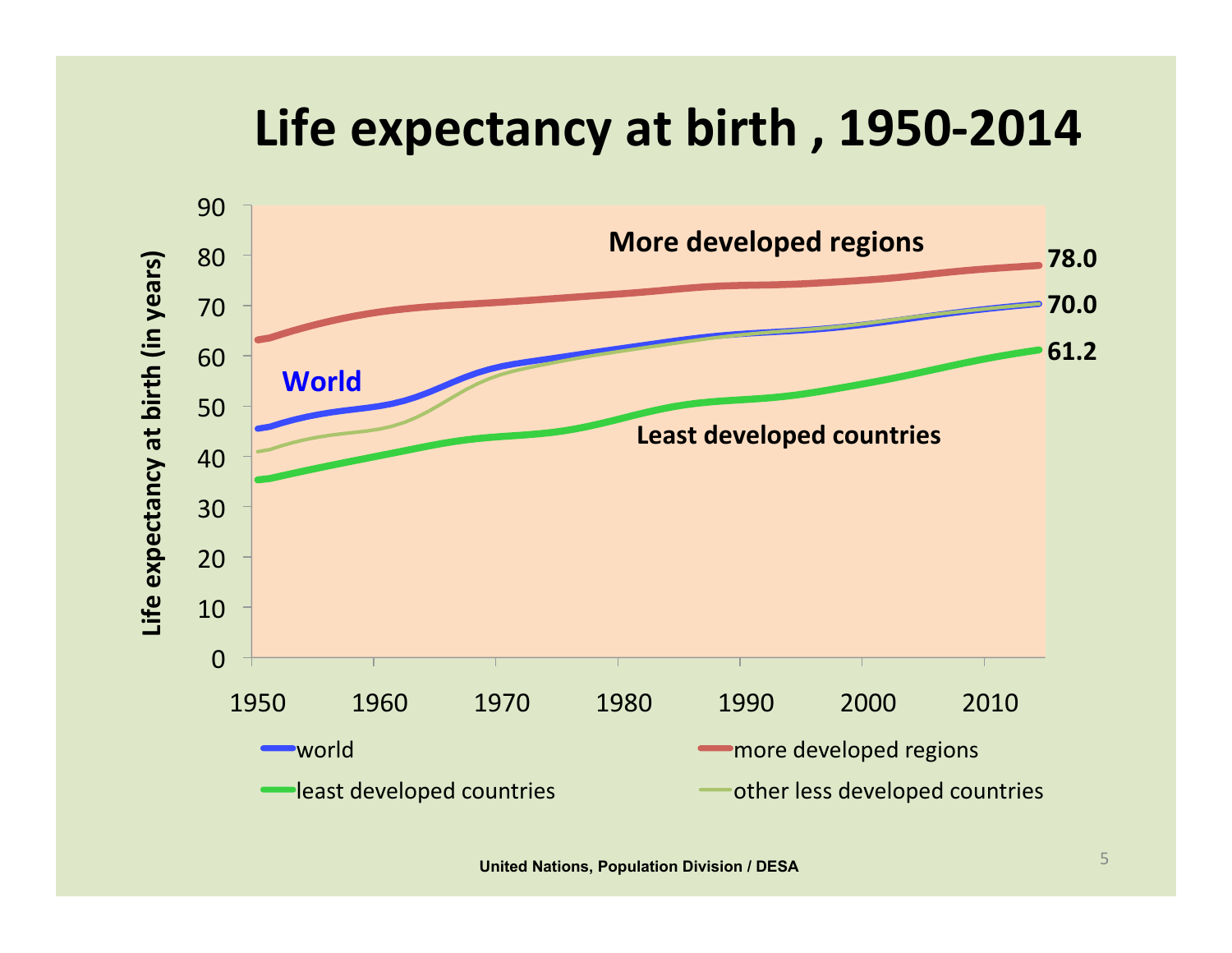## **International migrants, 1990-2013 (foreign-born population)**

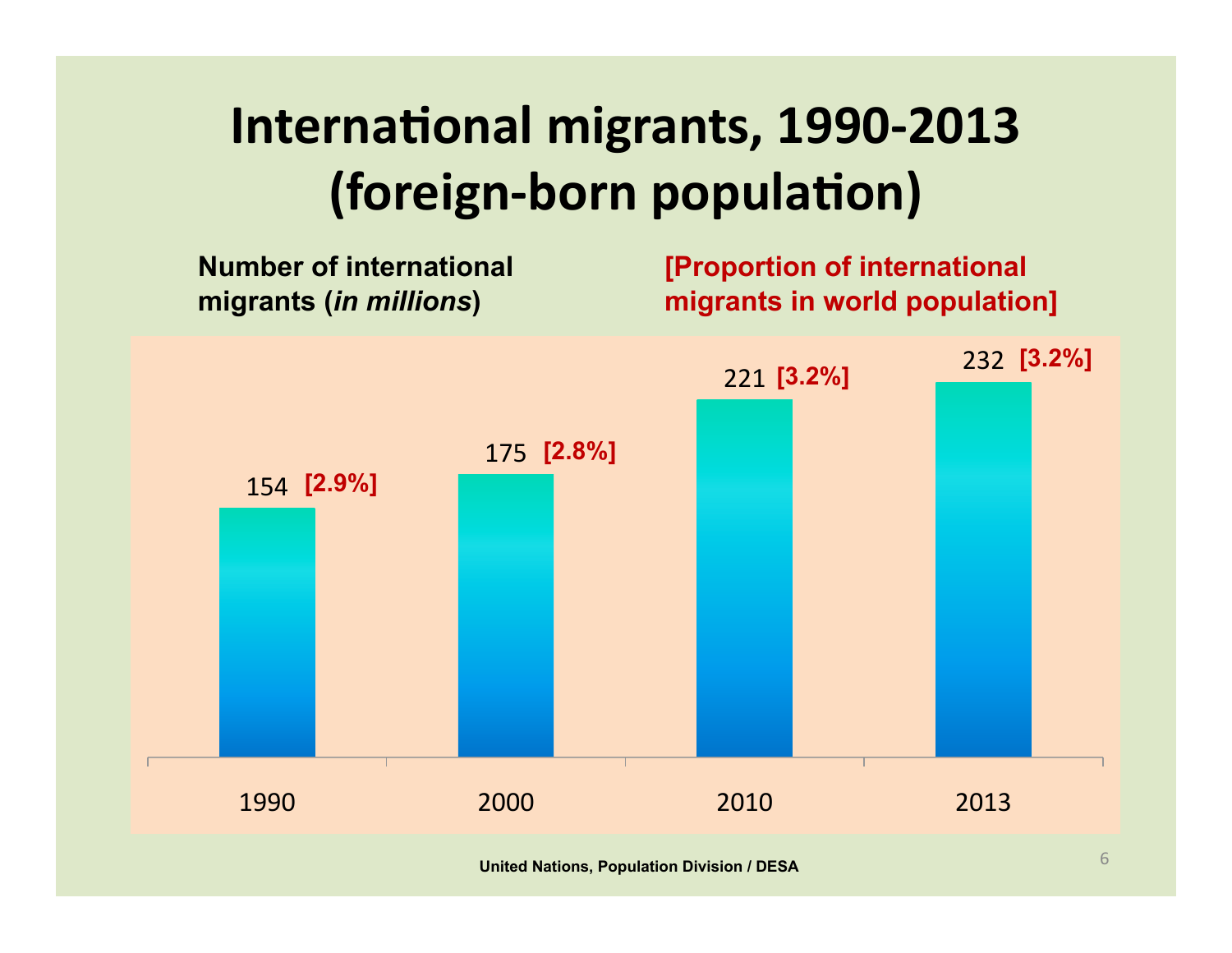### Youth cohort (ages 15-29), 1970-2050

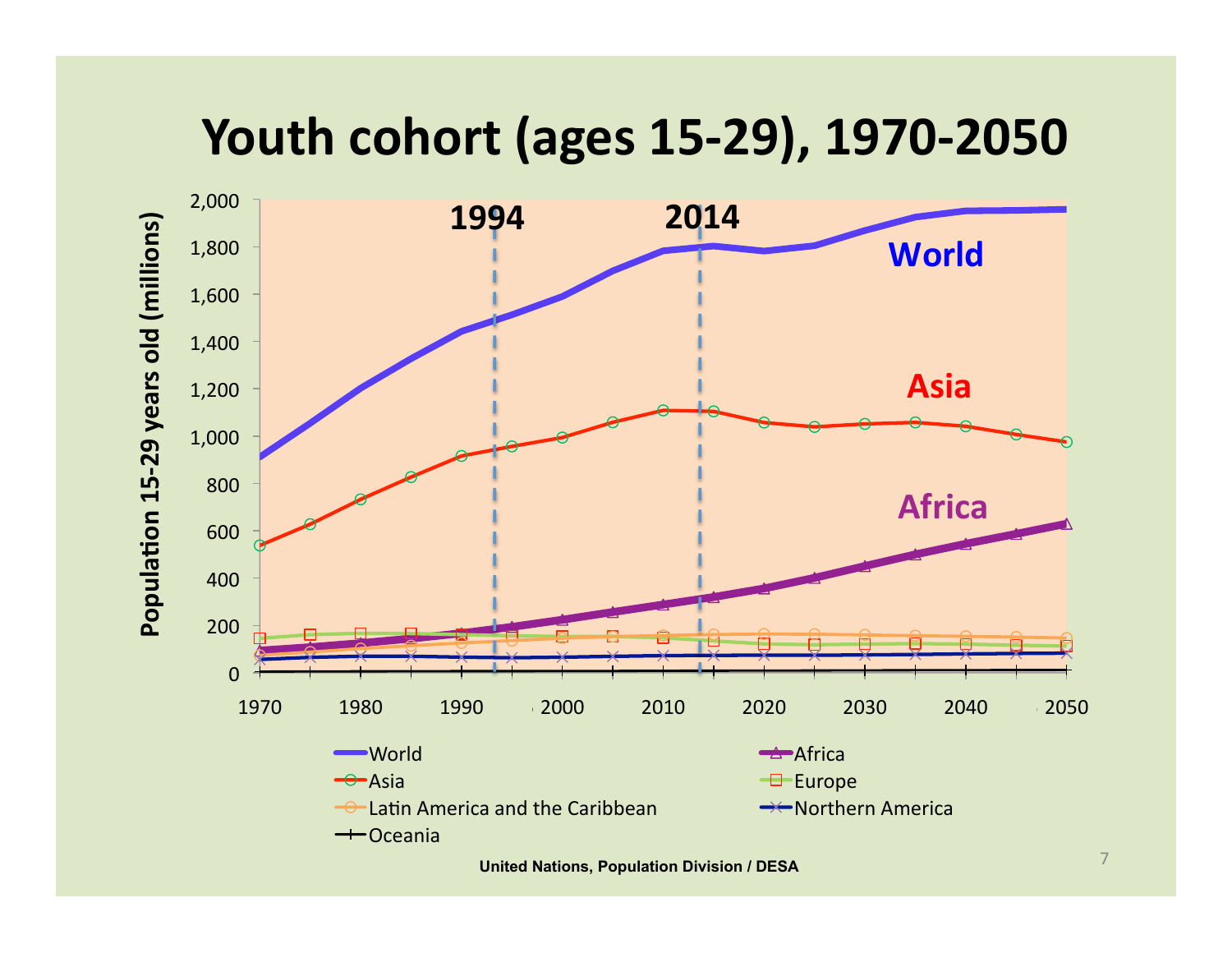## Ages 60+ as per cent of total population, 1994, 2014 and 2050